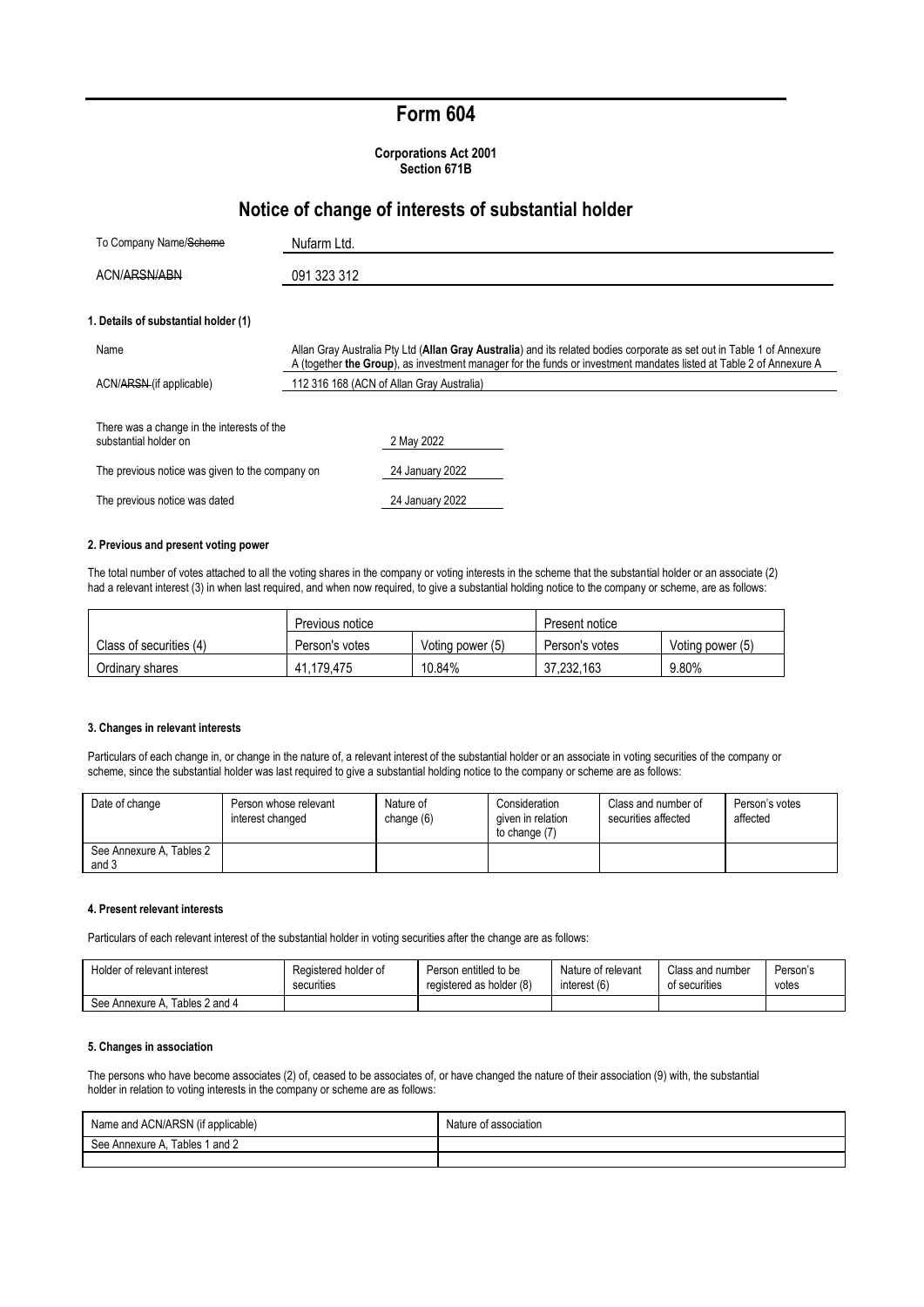#### **6. Addresses**

The addresses of persons named in this form are as follows:

| Name      | Address                                                                                                                |
|-----------|------------------------------------------------------------------------------------------------------------------------|
| The Group | <b>NSW 2000</b><br>? Challis House.<br>C/- Allan<br><sup>t</sup> Martin Place Svdnev<br>Level 2<br>Australia<br>. Grav |

## **Signature**

| print name | Elizabeth Lee | <b>Company Secretary</b> |
|------------|---------------|--------------------------|
| sign here  |               | Date: 4 May 2022         |

#### **DIRECTIONS**

- (1) If there are a number of substantial holders with similar or related relevant interests (eg a corporation and its related corporations, or the manager and trustee of an equity trust), the names could be included in an annexure to the form. If the relevant interests of a group of persons are essentially similar, they may be referred to throughout the form as a specifically named group if the membership of each group, with the names and addresses of members is clearly set out in paragraph 6 of the form.
- (2) See the definition of "associate" in section 9 of the Corporations Act 2001.
- (3) See the definition of "relevant interest" in sections 608 and 671B(7) of the Corporations Act 2001.
- (4) The voting shares of a company constitute one class unless divided into separate classes.
- (5) The person's votes divided by the total votes in the body corporate or scheme multiplied by 100.
- (6) Include details of:
	- (a) any relevant agreement or other circumstances because of which the change in relevant interest occurred. If subsection 671B(4) applies, a copy of any document setting out the terms of any relevant agreement, and a statement by the person giving full and accurate details of any contract, scheme or arrangement, must accompany this form, together with a written statement certifying this contract, scheme or arrangement; and
	- (b) any qualification of the power of a person to exercise, control the exercise of, or influence the exercise of, the voting powers or disposal of the securities to which the relevant interest relates (indicating clearly the particular securities to which the qualification applies).

See the definition of "relevant agreement" in section 9 of the Corporations Act 2001.

- (7) Details of the consideration must include any and all benefits, money and other, that any person from whom a relevant interest was acquired has, or may, become entitled to receive in relation to that acquisition. Details must be included even if the benefit is conditional on the happening or not of a contingency. Details must be included of any benefit paid on behalf of the substantial holder or its associate in relation to the acquisitions, even if they are not paid directly to the person from whom the relevant interest was acquired.
- (8) If the substantial holder is unable to determine the identity of the person (eg if the relevant interest arises because of an option) write "unknown".
- (9) Give details, if appropriate, of the present association and any change in that association since the last substantial holding notice.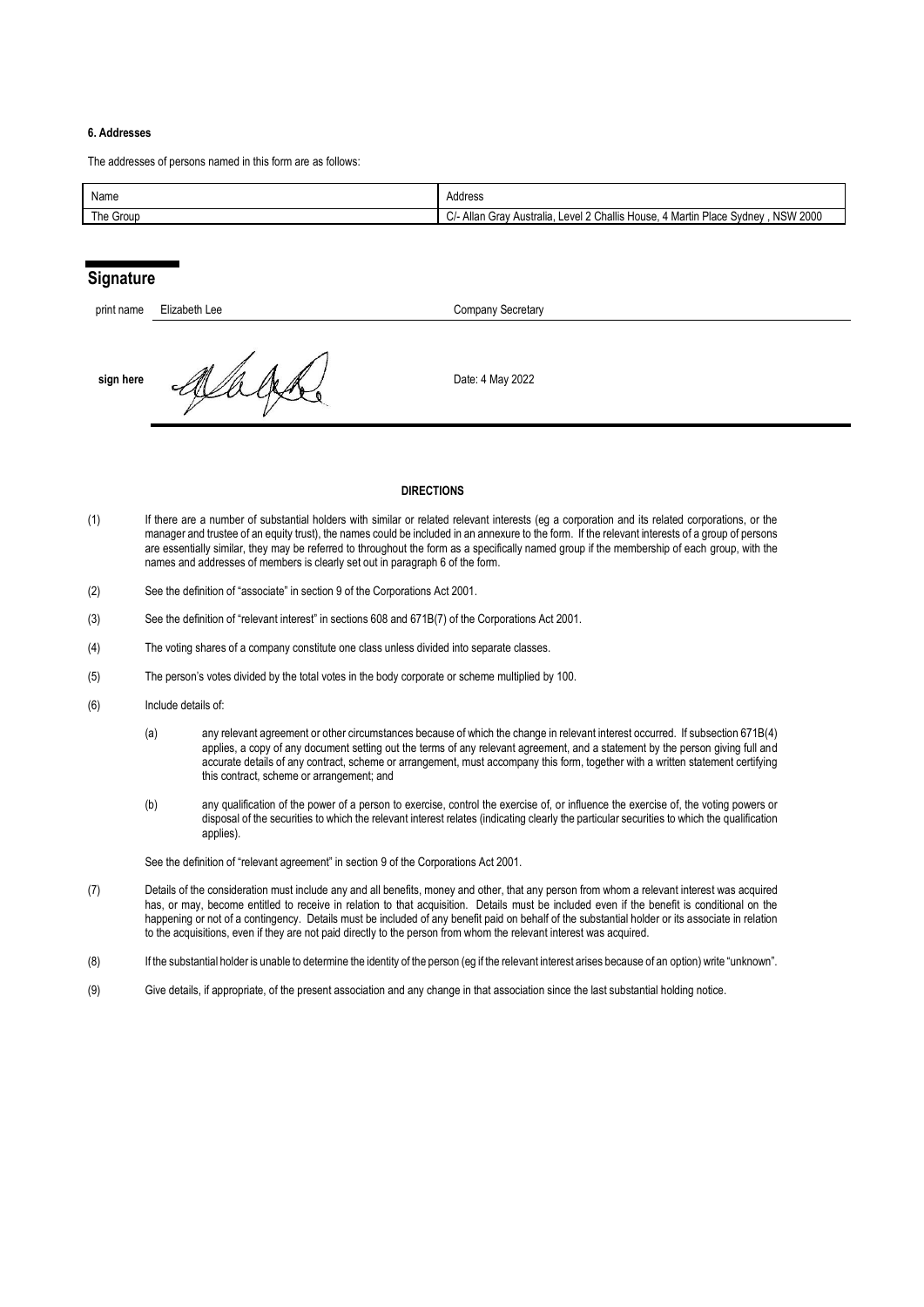### **Nufarm Ltd.**  THIS IS ANNEXURE A OF 2 PAGES REFERRED TO IN THE ABOVE FORM 604

| Print name | Elizabeth Lee      | Company Secretary |
|------------|--------------------|-------------------|
| Sign here  | M<br>$\mathscr{N}$ | Date: 4 May 2022  |

# **Table 1 – Related bodies corporate**

|                                                                 | The following entities are associates of Allan Gray Australia Pty Ltd (AGA) and each other by virtue of being related bodies corporate. |
|-----------------------------------------------------------------|-----------------------------------------------------------------------------------------------------------------------------------------|
| Orbis Allan Gray Limited                                        | Orbis Mansfield Street Properties Ltd                                                                                                   |
| Orbis Holdings Limited                                          | Orbis Investment Management (BVI) Limited (OIMLBVI)                                                                                     |
| Orbis Investment Management Limited (OIML)                      | Orbis Investment Advisory Pty Limited                                                                                                   |
| Orbis Asset Management Limited (OAML)                           | Allan Gray (Holdings) Pty Ltd                                                                                                           |
| <b>Orbis Administration Limited</b>                             | Orbis Investment Management (Hong Kong) Limited                                                                                         |
| Orbis Investment Research Limited                               | Orbis Client Services (Canada) Limited                                                                                                  |
| Orbis Investment Management (MIS) Limited                       | Orbis Holdings (UK) Limited                                                                                                             |
| Triple Blue Holdings Limited                                    | Orbis Investment Management (Europe) LLP                                                                                                |
| Pictet Overseas Trust Corporation and Pictet Trustee Company SA | Orbis Investment Management (Luxembourg) S.A.                                                                                           |
| Allan & Gill Gray Foundation (Guernsey)                         | EmCap Limited (Guernsey) (EMCAP)                                                                                                        |
|                                                                 |                                                                                                                                         |

## **Table 2 - Funds**

An entity within the Group acts as investment manager for some or all of the assets in the following funds.

| <b>No</b>         | Fund name                                                 | Registered holder / Persons entitled to be registered holder |
|-------------------|-----------------------------------------------------------|--------------------------------------------------------------|
| 1.                | Allan Gray Australia Equity Fund                          | Citibank N.A., Sydney Branch                                 |
| 2.                | Allan Gray Australia Balanced Fund                        | Citibank N.A., Sydney Branch                                 |
| 3.                | Allan Gray Australia Stable Fund                          | Citibank N.A., Sydney Branch                                 |
| $\overline{4}$ .  | AMP Capital Specialist Australian Share Fund              | BNP Paribas Fund Services Australasia Pty Ltd                |
| 5.                | Morningstar Australian Shares High Alpha Fund             | JP Morgan Chase Bank                                         |
| 6.                | Construction and Building Unions Superannuation Fund      | JP Morgan Chase Bank                                         |
| 7.                | <b>HESTA Superannuation Fund</b>                          | JP Morgan Chase Bank                                         |
| 8.                | <b>Hostplus Pooled Superannuation Trust</b>               | Citibank N.A., Sydney Branch                                 |
| 9.                | Russell Australian Opportunities Fund                     | State Street Australia Ltd                                   |
| 10.               | MyLifeMyMoney Superannuation Fund                         | National Custodian Services                                  |
| 11.               | Non-Government Schools Superannuation Fund                | State Street Australia Ltd                                   |
| 12.               | <b>REST Superannuation Fund</b>                           | State Street Australia Ltd                                   |
| 13.               | Government Employees Superannuation Board                 | Northern Trust Corporation                                   |
| 14.               | <b>Statewide Superannuation Trust</b>                     | National Custodian Services                                  |
| 15.               | Orbis Global Equity Fund (Australia Registered)           | Citibank N.A., Sydney Branch                                 |
| 16.               | Orbis Emerging Markets Equity Fund (Australia Registered) | Citibank N.A., Sydney Branch                                 |
| 17.               | Orbis Global Equity LE Fund (Australia Registered)        | Citibank N.A., Sydney Branch                                 |
| 18.               | Orbis Global Balanced Fund (Australia Registered)         | Citibank N.A., Sydney Branch                                 |
| 19.               | Orbis Global Equity Fund Limited                          | Citibank N.A., Sydney Branch                                 |
| 20.               | Orbis Optimal SA Fund Limited                             | Citibank N.A., Sydney Branch                                 |
| $\overline{21}$   | Institutional Global Equity Fund                          | Citibank N.A., Sydney Branch                                 |
| 22.               | Orbis Optimal LP                                          | Citibank N.A., Sydney Branch                                 |
| 23.               | Orbis International Equity LP                             | Citibank N.A., Sydney Branch                                 |
| 24.               | Orbis Institutional Global Equity LP                      | Citibank N.A., Sydney Branch                                 |
| 25.               | Orbis Institutional International Equity LP               | Citibank N.A., Sydney Branch                                 |
| 26.               | Orbis Institutional U.S. Equity LP                        | Citibank N.A., Sydney Branch                                 |
| 27.               | Orbis Institutional Emerging Markets Equity LP            | Citibank N.A., Sydney Branch                                 |
| 28.               | Orbis SICAV - Global Equity Fund                          | Citibank N.A., Sydney Branch                                 |
| 29.               | Orbis SICAV - Emerging Markets Fund                       | Citibank N.A., Sydney Branch                                 |
| 30.               | Orbis SICAV - Global Balanced Fund                        | Citibank N.A., Sydney Branch                                 |
| $\overline{31}$ . | Orbis SICAV - International Equity                        | Citibank N.A., Sydney Branch                                 |
| 32.               | Orbis OEIC Global Equity Fund                             | Citibank N.A., Sydney Branch                                 |
| 33.               | Orbis Institutional Global Equity (OFO)                   | Citibank N.A., Sydney Branch                                 |
| 34.               | OEIC Global Balanced Fund                                 | Citibank N.A., Sydney Branch                                 |